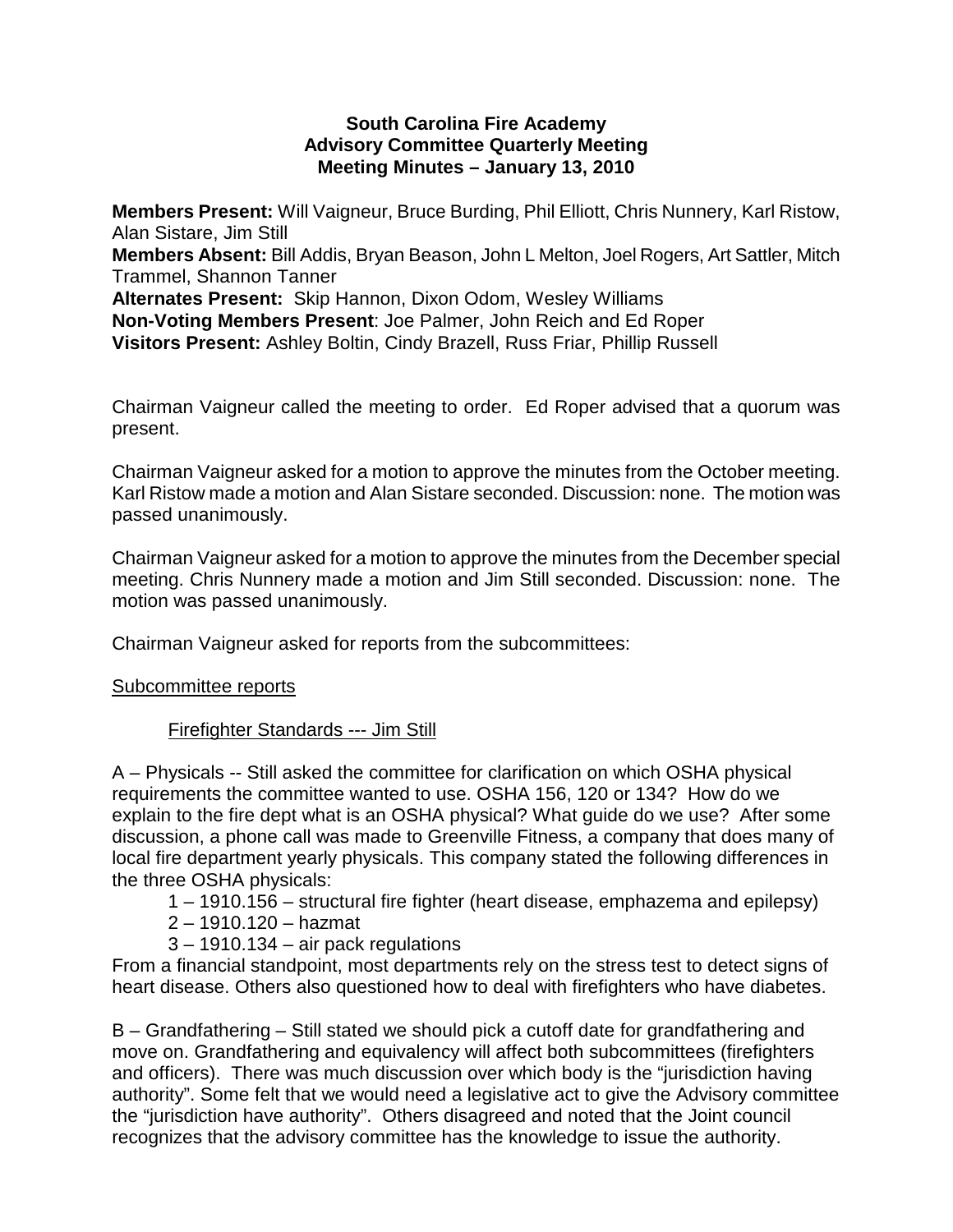Others stated that the authority have jurisdiction is the local fire chief.

C – Statistics. Palmer gave statistics for 2008 (276 departments reporting) as follows:

FFI – 5181 FFII – 4835

1152 – 7000

15,040 firefighters reported. 221 fire departments require the SCFA 1152 course as a minimum training level.

D – Also need the fee cost for various background checks (SLED and National Registry).

# Fire Officer Standards – Chris Nunnery

Nunnery stated the following as prioritized issues:

- A Grandfathering timelines and implementation
- B Equivalency time, documented fundamentals of training
- C Legislative funding

The demand will be high and may be overwhelming. There may be some backlash concerning the requirements for volunteer fire chiefs. (Fire Officer I, II, III, and IIII). This will be a roadblock for officers.

Much more discussion was held to include requiring Fire Instructor as a requirement to be a Fire Officer. Also discussed was the need to develop an in-house, non-IFSAC instructor program.

The next step should be data collection. Grandfathering will be a big issue and we should look at what other states have done.

Old Business None

**New Business** 

Nunnery stated that we need to get back to a facilities committee. Chairman Vaigneur stated that he is looking to re-appoint the sub committees at the next meeting.

### Announcements

1 – Lavarn Lucas – resigning as an alternate from this committee due to time constraints.

2 – Skip Hannon – the annual Instructor conference is in Feb. A brochure will be mailed out.

3 – Safety and Health weekend – Jan. 22-23.

4 – Russ Friar – reviewed a couple of items in the curriculum report.